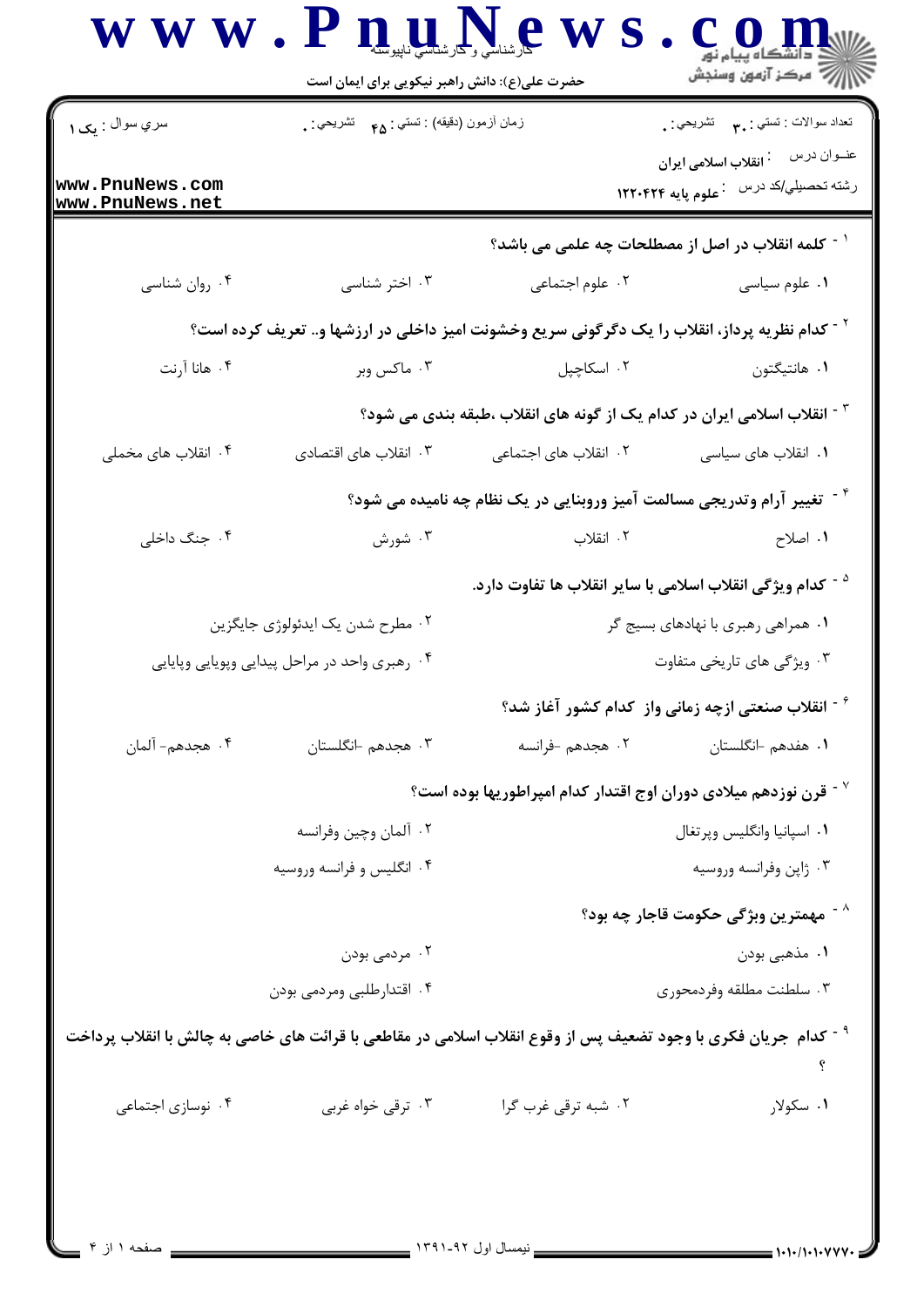|                                    | حضرت علی(ع): دانش راهبر نیکویی برای ایمان است                                                                          |                                                                                        | أأزأته مركز آزمون وسنجش                                                     |  |
|------------------------------------|------------------------------------------------------------------------------------------------------------------------|----------------------------------------------------------------------------------------|-----------------------------------------------------------------------------|--|
| $\parallel$ سري سوال : ۱ یک        | زمان أزمون (دقيقه) : تستي : ۴۵ — تشريحي : .                                                                            |                                                                                        | تعداد سوالات : تستبي : ٩. تشريحي : .                                        |  |
| www.PnuNews.com<br>www.PnuNews.net |                                                                                                                        |                                                                                        | رشته تحصيلي/كد درس لي علوم پايه ۱۲۲۰۴۲۴                                     |  |
|                                    |                                                                                                                        |                                                                                        | <sup>۱۰ -</sup> از نقاط عطف وآغازین بیداری اسلامی در ایران معاصر است.       |  |
|                                    | ۰۲ جنبش های مذهبی در کشورهای مسلمان منطقه                                                                              |                                                                                        | ٠١. انقلاب اسلامي ايران                                                     |  |
|                                    | ۰۴ جنبش های دهه های چهل وپنجاه                                                                                         |                                                                                        | ۰۳ جنگ های ایران وروس در دوران قاجار                                        |  |
|                                    |                                                                                                                        |                                                                                        | <sup>۱۱ -</sup> متمم قانون اساسی مشروطیت باتلاش چه کسی به تصویب رسید؟       |  |
| ۰۴ سید عبدالله بهبهانی             | ۰۳ سید حسن مدرس                                                                                                        | ۰۲ شیخ فضل الله نوری                                                                   | ٠١. سيد محمد طباطبايي                                                       |  |
|                                    |                                                                                                                        | <sup>۱۲ -</sup> جوهره ی اصلی تمام اقدامات واصلاحات فرهنگی رضاشاه برچه چیزی تاکید داشت؟ |                                                                             |  |
|                                    | ۰۲ ناسیونالیسم (ملی گرایی)                                                                                             |                                                                                        | ٠١. كشف حجاب زنان                                                           |  |
|                                    | ۰۴ تغيير مذهب                                                                                                          |                                                                                        | ۰۳ تغییر نظام آموزشی                                                        |  |
|                                    | ۱ <sup>۳ -</sup> ازسوی شورای عالی معارف، نظام آموزشی کدام کشور به عنوان الگوی مدارس ایرانی پذیرفته شد؟                 |                                                                                        |                                                                             |  |
| ۰۴ آمریکا                          | ۰۳ آلمان                                                                                                               | ۰۲ انگلیس                                                                              | ۰۱ فرانسه                                                                   |  |
|                                    |                                                                                                                        |                                                                                        | <sup>۱۴ -</sup> چهارچوب الگوی ترقی در عصر پهلوی دوم در چه قالبی مطرح گردید؟ |  |
| ۰۴ صنعتی                           | نوسازی $\cdot$ ۳ $\cdot$                                                                                               |                                                                                        | ۰۱ مذهب زدایی مسعه استان کاروسیه است                                        |  |
|                                    | <sup>۱۵ -</sup> کدام یک از روسای جمهور آمریکا،شعار اصلاح ساختار سیاسی حکومت های دیکتاتوری در کشورهای جهان سوم راسرداد؟ |                                                                                        |                                                                             |  |
| ۰۴ کندی                            | ۰۳ نیکسون                                                                                                              | ۰۲ روزولت                                                                              | ۰۱ کارتر                                                                    |  |
|                                    | <sup>۱۶ -</sup> تقویت فرهنگ دینی که بعدها سبب تفوق اندیشه دینی برسکولاریسم شد،از سوی چه کس <i>ی ص</i> ورت گرفت؟        |                                                                                        |                                                                             |  |
|                                    | ۰۳ آیت الله مدرس                                                                                                       | ۰۲ آیت الله حائری یزدی                                                                 | ٠١. آيت الله بروجردي                                                        |  |
| ۰۴ آیت الله بافقی                  |                                                                                                                        |                                                                                        |                                                                             |  |
|                                    | ٔ در کدام جنبش دو گرایش ملی ومذهبی با تکیه بر قاعده ی نفی سبیل به نفی سلطه انگلیس بر ایران پرداختند.                   |                                                                                        |                                                                             |  |
|                                    | ۰۲ ملی شدن صنعت نفت                                                                                                    |                                                                                        | ٠١ قيام پانزده خرداد                                                        |  |
|                                    | ۰۴ انجمن های اسلامی همراه با دکتر شریعتی                                                                               |                                                                                        | ۰۳ جنبش انديشمندان حوزه علميه قم                                            |  |
|                                    |                                                                                                                        |                                                                                        | <sup>۱۸ -</sup> اصطلاح ″بینش توحیدی″ متعلق به کدام یک از جریانهای فکری بود؟ |  |
| ۰۴ حزب توده                        | ۰۳ حزب موتلفه اسلامی                                                                                                   | ۰۲ حزب ملل اسلامی                                                                      | ٠١ جمعيت فدائيان اسلام                                                      |  |
|                                    | <sup>۱۹ -</sup> سازمان مجاهدین خلق پس از قرآن ونهج البلاغه تعالیم مذهبی خودرا از چه طریقی به دست می آوردند؟            |                                                                                        |                                                                             |  |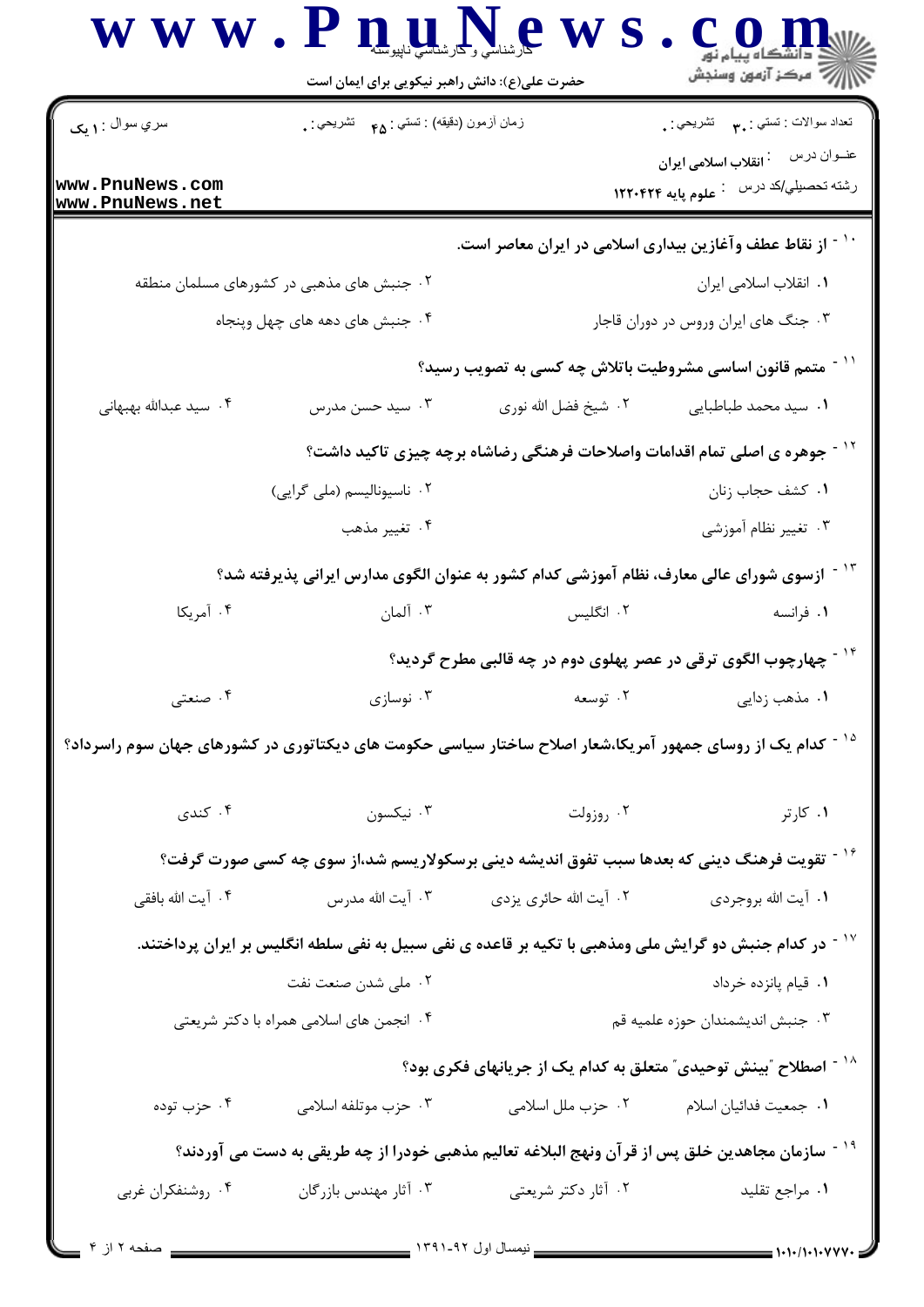|                                    | حضرت علی(ع): دانش راهبر نیکویی برای ایمان است                                                   |                     | أأزأت مركز آزمون وسنجش                                                           |  |
|------------------------------------|-------------------------------------------------------------------------------------------------|---------------------|----------------------------------------------------------------------------------|--|
| سري سوال : ۱ يک                    | زمان أزمون (دقيقه) : تستي : ۴۵ $\bullet$ تشريحي : .                                             |                     | تعداد سوالات : تستبي : ٩. سمب     تشريحي : .                                     |  |
| www.PnuNews.com<br>www.PnuNews.net |                                                                                                 |                     | رشته تحصيلي/كد درس لي علوم پايه ۱۲۲۰۴۲۴                                          |  |
|                                    |                                                                                                 |                     | <sup>۲۰ -</sup> امام خمینی از انقلاب اسلامی با چه عنوانی یاد می کند؟             |  |
| ۰۴ اجتماعی                         | ۰۳ فرهنگی                                                                                       | ۰۲ اقتصادی          | ۰۱ سیاسی                                                                         |  |
|                                    | <sup>۲۱ -</sup> فهم پذیری،ریشه داشتن در تاریخ ،جذابیت وسادگی از ویژگی های چیست؟                 |                     |                                                                                  |  |
|                                    | ۰۲ رهبري انقلاب اسلامي                                                                          |                     | ۰۱ شعارهای انقلابی                                                               |  |
|                                    | ۰۴ بیانات امام خمینی                                                                            |                     | ۰۳ فرهنگ ایرانی                                                                  |  |
|                                    |                                                                                                 |                     | <sup>۲۲ -</sup> چه کسی مدرنیزاسیون را عامل اصلی بوجود آمدن انقلاب ایران می داند؟ |  |
| ۰۴ ديويس                           | ۰۳ مارکس                                                                                        | ۰۲ فوکو             | ۰۱ آبراهامیان                                                                    |  |
|                                    | <sup>۲۳ -</sup> آخرین حادثه قبل از کناره گیری دولت انتقالی ،کدام یک از گزینه های ذیل است؟       |                     |                                                                                  |  |
|                                    | ۰۲ تسخیر لانه جاسوسی                                                                            |                     | ٠١. انتخابات رياست جمهوري                                                        |  |
|                                    | ۰۴ شروع جنگ تحمیلی                                                                              |                     | ۰۳ انتخابات خبرگان                                                               |  |
|                                    | <sup>۲۴ -</sup> الگوی استعمار واستبداد برای غارت کشورهای جهان سوم برچه اساسی پایه ریزی شده است؟ |                     |                                                                                  |  |
| ۰۴ گسترش دموکراسی                  | ۰۳ استحاله فرهنگی                                                                               |                     | ۰۱ فشار اقتصادی مسلسل ۲۰ حمله نظامی                                              |  |
|                                    |                                                                                                 |                     | <sup>۲۵ -</sup> منشا استقلال طلبی در انقلاب اسلامی چیست؟                         |  |
| ۰۴ وابستگی به خدا                  | ۰۳ استبداد ستیزی                                                                                | ٠٢ مرجعيت شيعه      | ۰۱ حضور مردم در صحنه                                                             |  |
|                                    |                                                                                                 |                     | <sup>۲۶ -</sup> مهمترین اقدام جهت مهار انقلاب اسلامی ایران کدام عامل بوده است؟   |  |
|                                    | ۰۲ ایجاد اختلاف داخلی                                                                           |                     | ٠١ محاصره اقتصادى                                                                |  |
|                                    | ۰۴ تحریک گروه های ضدانقلاب                                                                      |                     | ۰۳ حمله ی صدام به ایران                                                          |  |
|                                    | <sup>۲۷ -</sup> اصلی ترین چالش فراروی نظام  در رسیدن به اهداف سیاسی وفرهنگی آن کدام است؟        |                     |                                                                                  |  |
| ۰۴ مشکلات سیاسی                    | ۰۳ مشکلات اقتصادی                                                                               | ۰۲ نابرابری اجتماعی | ۰۱ مشکلات فرهنگی                                                                 |  |
|                                    | <sup>۲۸ -</sup> در کدام روش از تاکتیک های جنگ نرم واژه ها رابه صفات مثبت ومنفی تبدیل می کنند؟   |                     |                                                                                  |  |
| ۰۴ برچسب زدن                       | ۰۳ دروغ                                                                                         | ٠٢ مبالغه           | ٠١. مغالطه                                                                       |  |
|                                    |                                                                                                 |                     |                                                                                  |  |
|                                    |                                                                                                 |                     |                                                                                  |  |
|                                    |                                                                                                 |                     |                                                                                  |  |

 $\blacksquare$